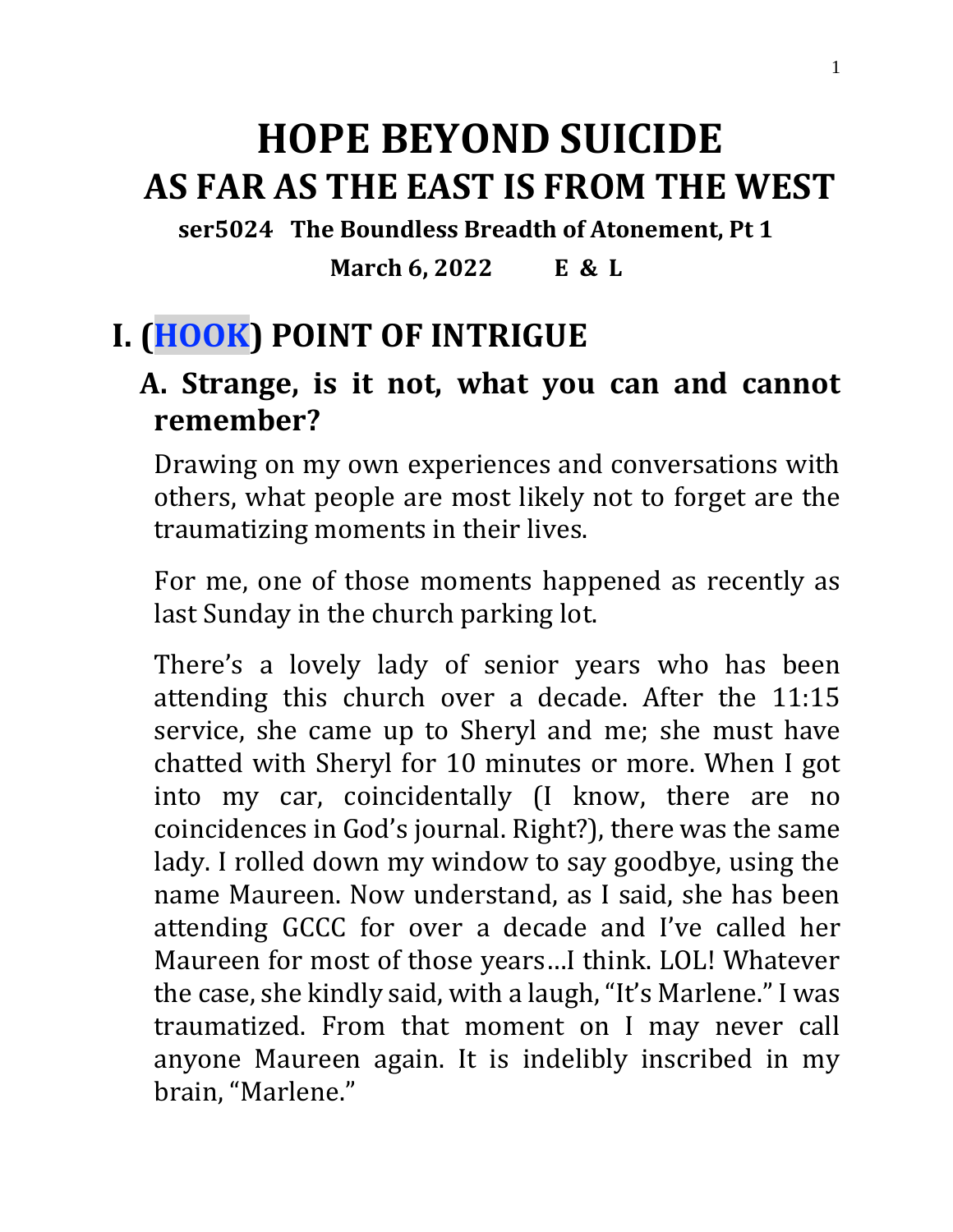Another one of my moments is relational to today's subject, "suicide."



The first time it struck a nerve was when Sheryl and I were at Mt Pleasant Methodist Church where I was serving as youth pastor. (**show photo**)

I met a fourteen-year-old girl at our large midweek youth gathering. The next

week, Pastor Gene Huber called me into his study, apprised me that a teen had taken her life and I was doing the funeral. (**show photo**) I remember it distinctly not only because of the nature of her death, but because of what took place during the funeral.

I was following the Methodist Manual for the service and came to the place where there was to be a eulogy. None of the family members wanted to say something, I didn't know her, so I felt it



would not be my place to say anything, so I prayed. (That's usually what we do when we don't know what to do. Right?) The Holy Spirit said, "Open the floor; those present know her." That's what I did. For about 10 minutes people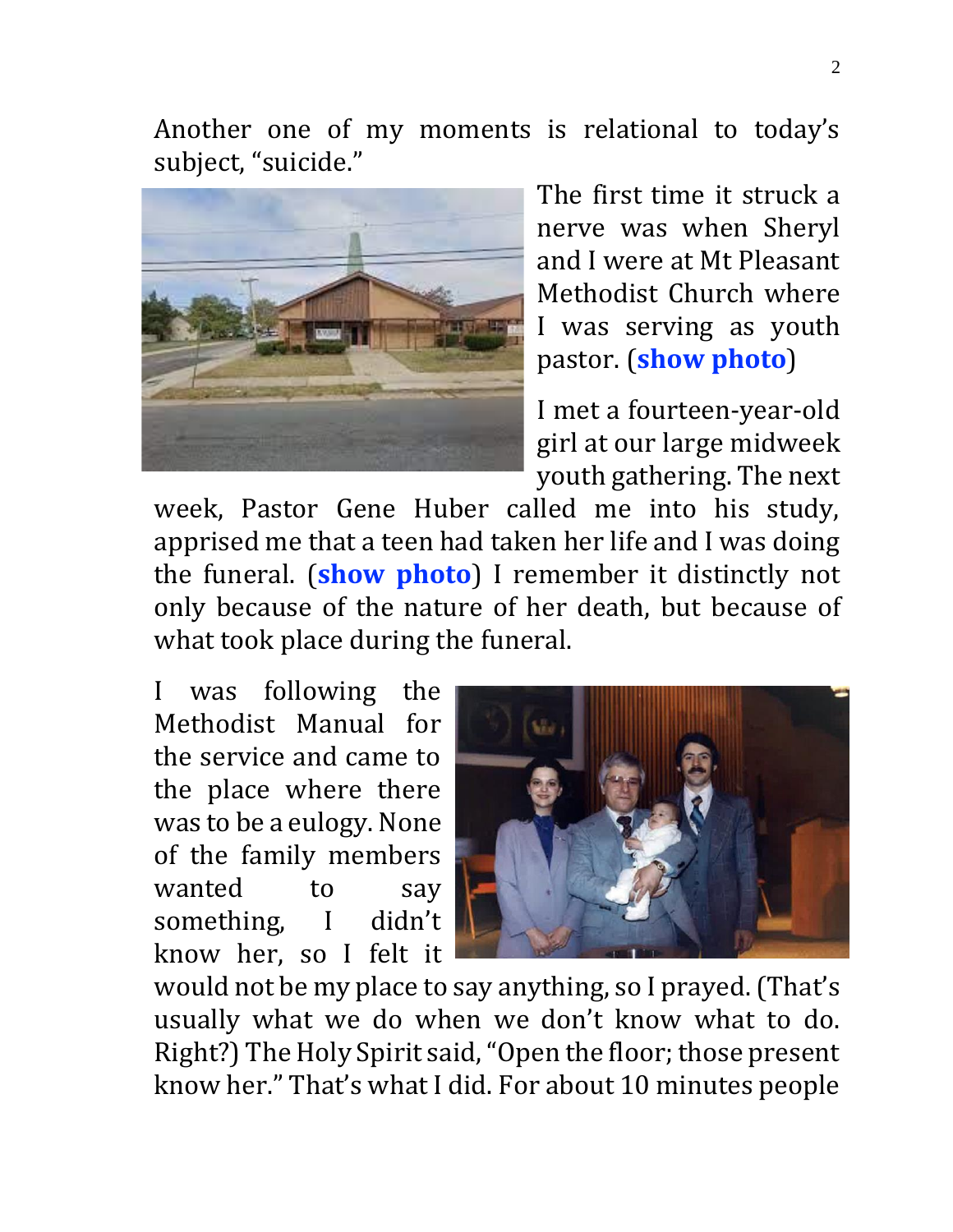stood and shared word gifts; what a beautiful teen; so sad that she snuffed out her promise and potential at such a young age.

When the funeral was over, I thought, "Way to go Sofia! Brilliant idea," only to find out that pastors had been doing that for years. As Solomon profoundly said,

"What has been will be again, what has been done will be done again; there is nothing new under the son." *Ecclesiastes 1:9*

Ah! But there is one thing that is new EVERY MORNING the mercies of the LORD. "The Weeping Prophet," in the midst of his lamination, encourages us with these words,"

*Through* the LORD's mercies we are not consumed, Because His compassions fail not. *Lamentations 3:22*

# **B. The origin of my book,** *Hope Beyond Suicide***.**

The origin of my book, Hope Beyond Suicide, came as a result of that first funeral I officiated, and one year when it seemed like EVERY Sunday someone would approach me at the Chapel entrance and say, *"My uncle/aunt/ nephew/niece/brother/sister/father/mother took their life (committed suicide). Will they go to heaven?"* 

During that year I felt strongly impressed by the Holy Spirit to write a book on the subject of suicide. When the book was done, we used it as a text in our Circle of Friends, the Youth and Single Adult groups, and from the pulpit.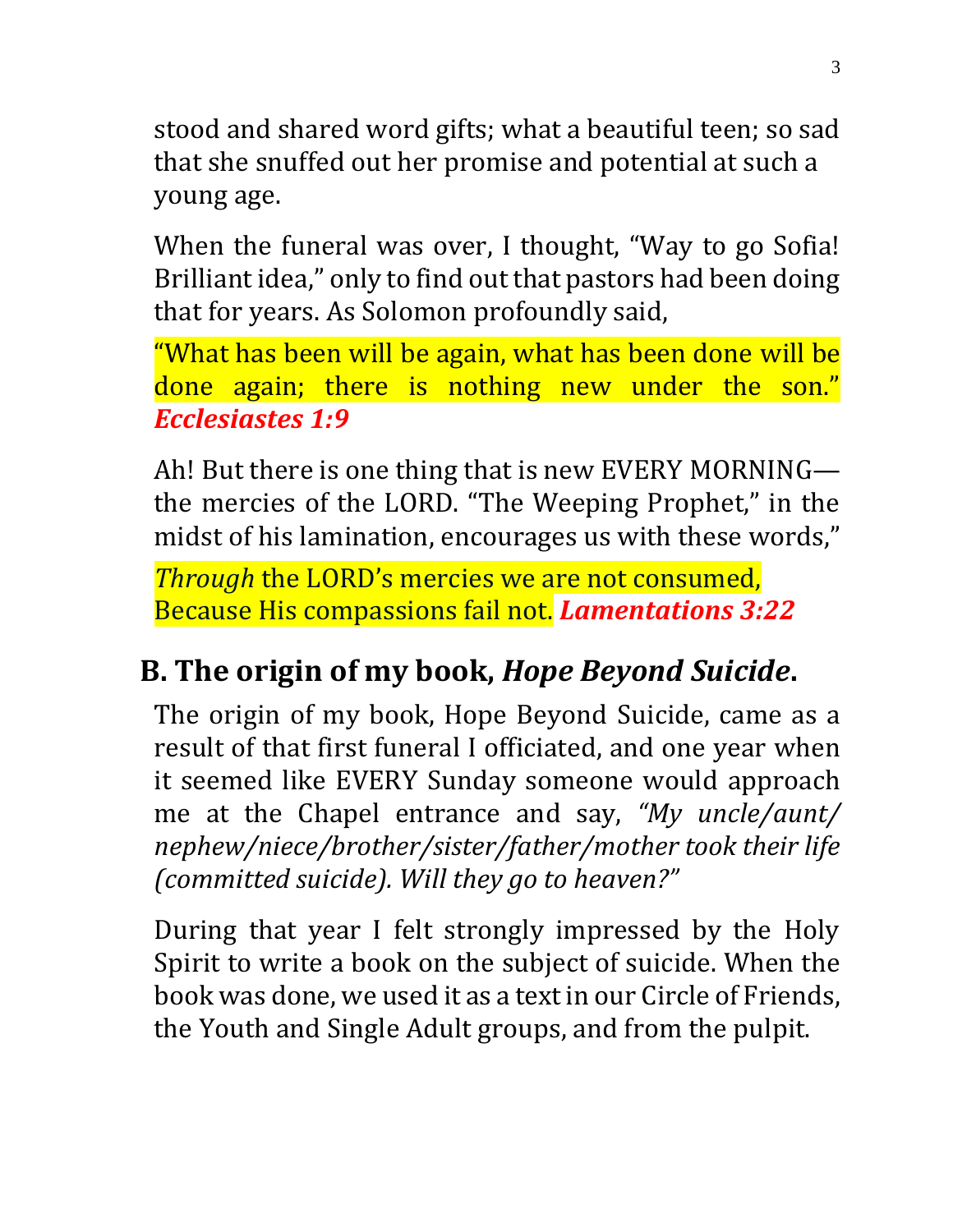*SIDE NOTE!* We tried placing it in churches that we knew had libraries but had little to no success. Most churches responded saying it was a subject that was taboo, and no one wanted to touch it. Yet, it is a world-wide pandemic. (Bear with me.)

- **1)** 800,000 people die of suicide every year
- **2)** For every recorded suicide there are multiple attempts that are not successful—thank the Lord
- **3)** Men are 4 times more likely to die by suicide than are women
- **4)** Women, however, will attempt suicide three times more often than men
- **5)** Suicide is the fourth leading cause of death among 15– 19-year-olds, the second largest cause of death among Americans 10-34 years of age
- **6)** The largest number of suicides take place among adults 40-59
- **7)** Over 77% of global suicides occur in low to middle income countries
- **8)** Suicide rates are highest among refugees, migrants, the LGBTQ community, and the incarcerated.
- **9)** The two countries with the highest suicide rate per 100,000 people are Lesotho (72.4%) and Guyana (40.3).
- **10)**America's suicide rate is 13.42% per 100,000 individuals.
- **11)** Every 14.2 minutes someone in the USA dies by suicide
- **12)** Twenty veterans a day died by suicide in 2021

Pretty ugly, right?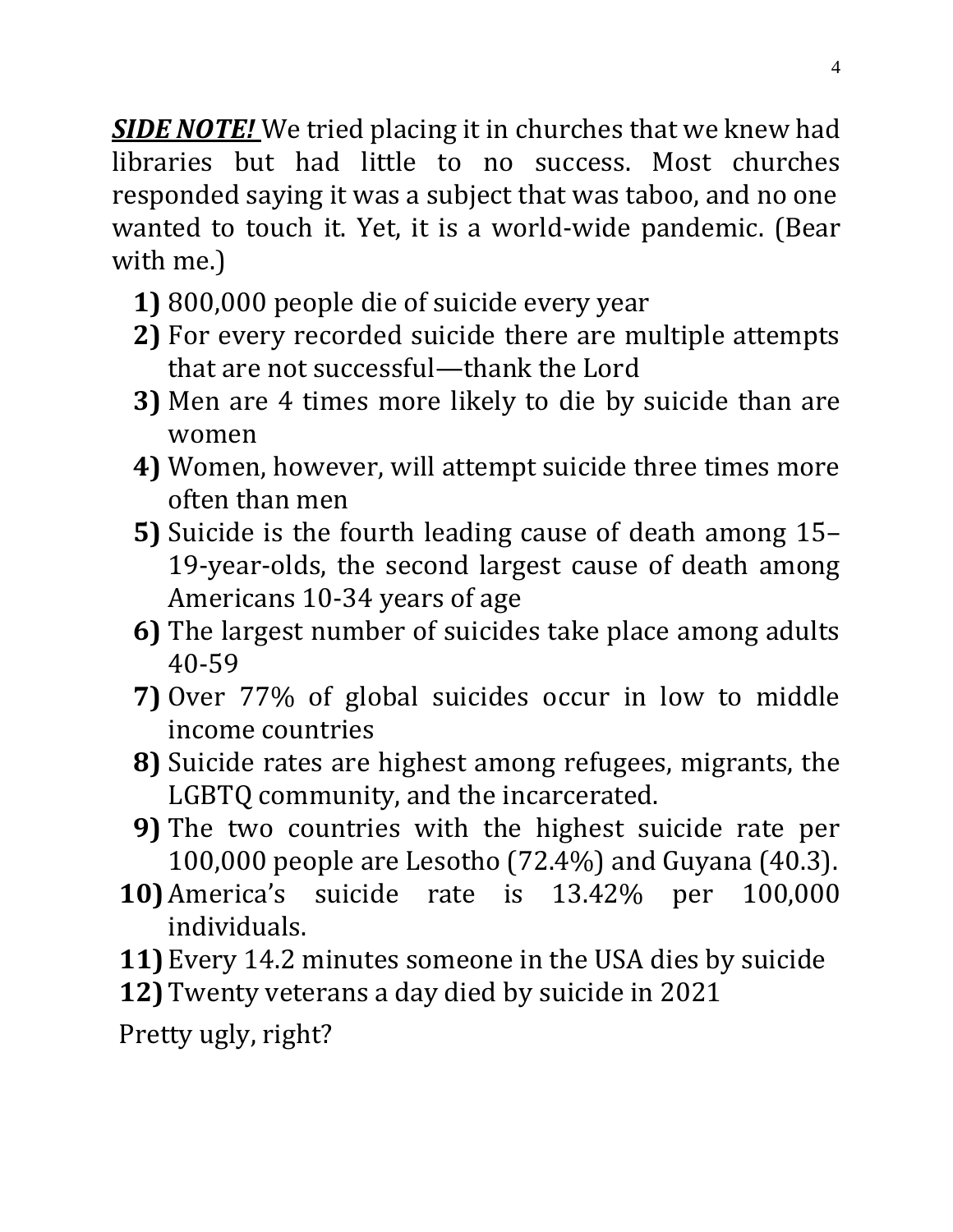Back to our Circle of Friends. We read the book line by line, chapter by chapter. At the close of the first chapter, one of the questions in the Study Guide is: *Do you know someone who has committed suicide or has been affected by it?* (**show photo, p4**)

We went around the room and each person said yes or no, sharing their story, if they had



one. One member in the group said, "Yes, my father committed suicide." The room got deathly silent. None of us knew that and we had been meeting as a group for over five years. Suicide is something that isn't talked about. It was taboo, unless addressing, "Will a person who commits suicide go to Heaven?"

## **C. Let us pray!**

# II. (BOOK) A NEW SERMON SERIES—*THE BOUNDLESS BREADTH OF ATONEMENT*

- **A. Let's break it down.** 
	- **1.** *Boundless* means unlimited, immense, inexhaustible, immeasurable. It would be like trying to count the stars in the universe or fathom the 343 quintillion gallons of water in the Pacific Ocean.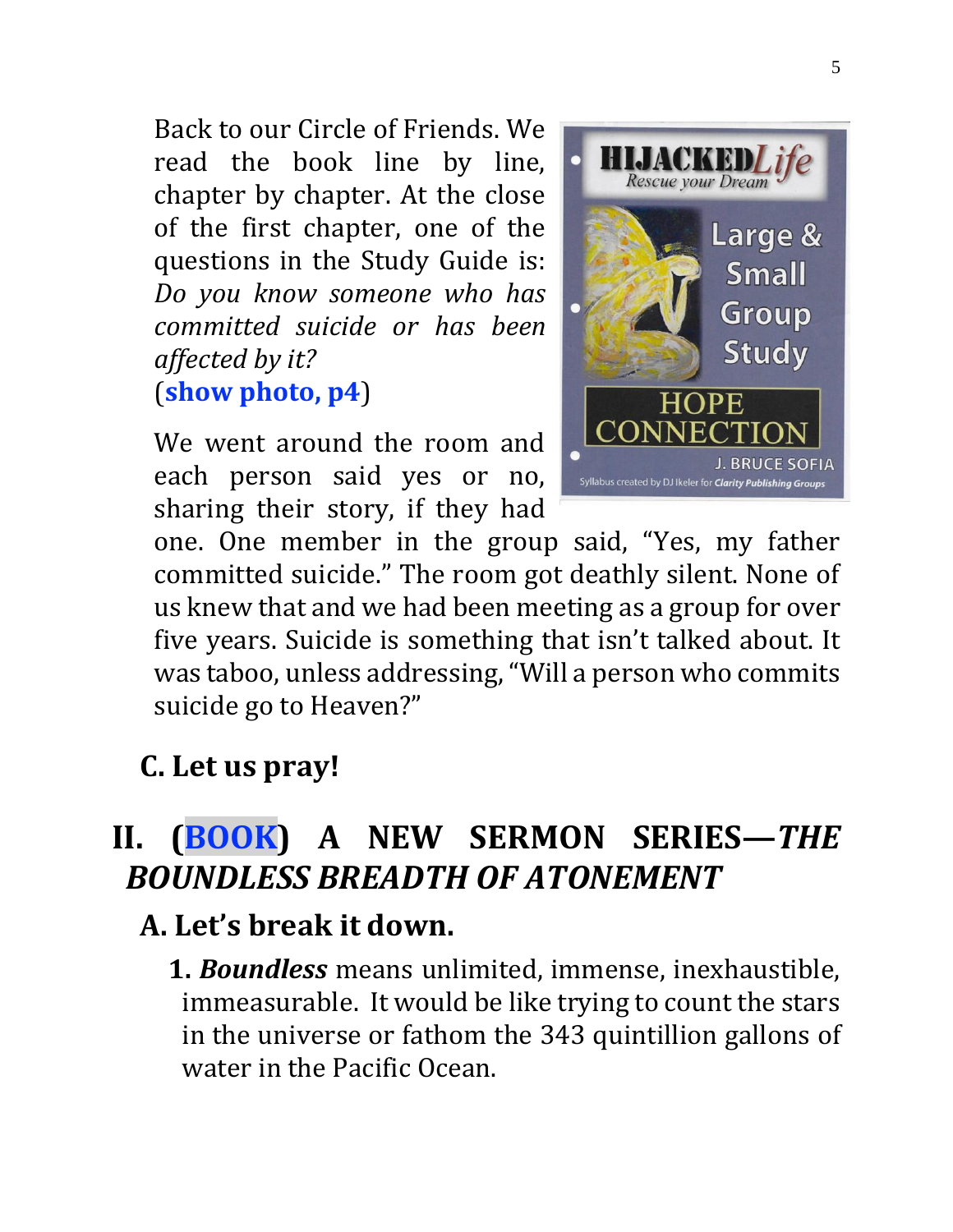*NOTE!* The Pacific Ocean covers 63.8 million square miles. (**show photo**)

**2.** *Breadth* means the distance or measurement from side to side.



**3.** *Atonement* means the reparation (act of repairing) or reconciliation (making right) of an offense, injury or wrong.

# **B. (LOOK) Christianity teaches that Jesus was God's atonement (reparation/reconciliation) for our sin against Him.**

The Bible teaches that there is nothing sinful man can do to atone for his sin, that all our efforts are as filthy rags in the sight of God. The lesson was first introduced in *Genesis 3* when God slew an animal, or animals, and covered Adam's and Eve's nakedness (sin). Their efforts were futile, just as ours are futile.

## *Isaiah 64:6 (HCSB)*

All of us have become like something unclean, and all our righteous acts are like a polluted[\[a\]](https://www.biblegateway.com/passage/?search=Isaiah%2064%3A6&version=HCSB#fen-HCSB-18892a) garment (literally—menstrual cloth); all of us wither like a leaf, and our iniquities carry us away like the wind.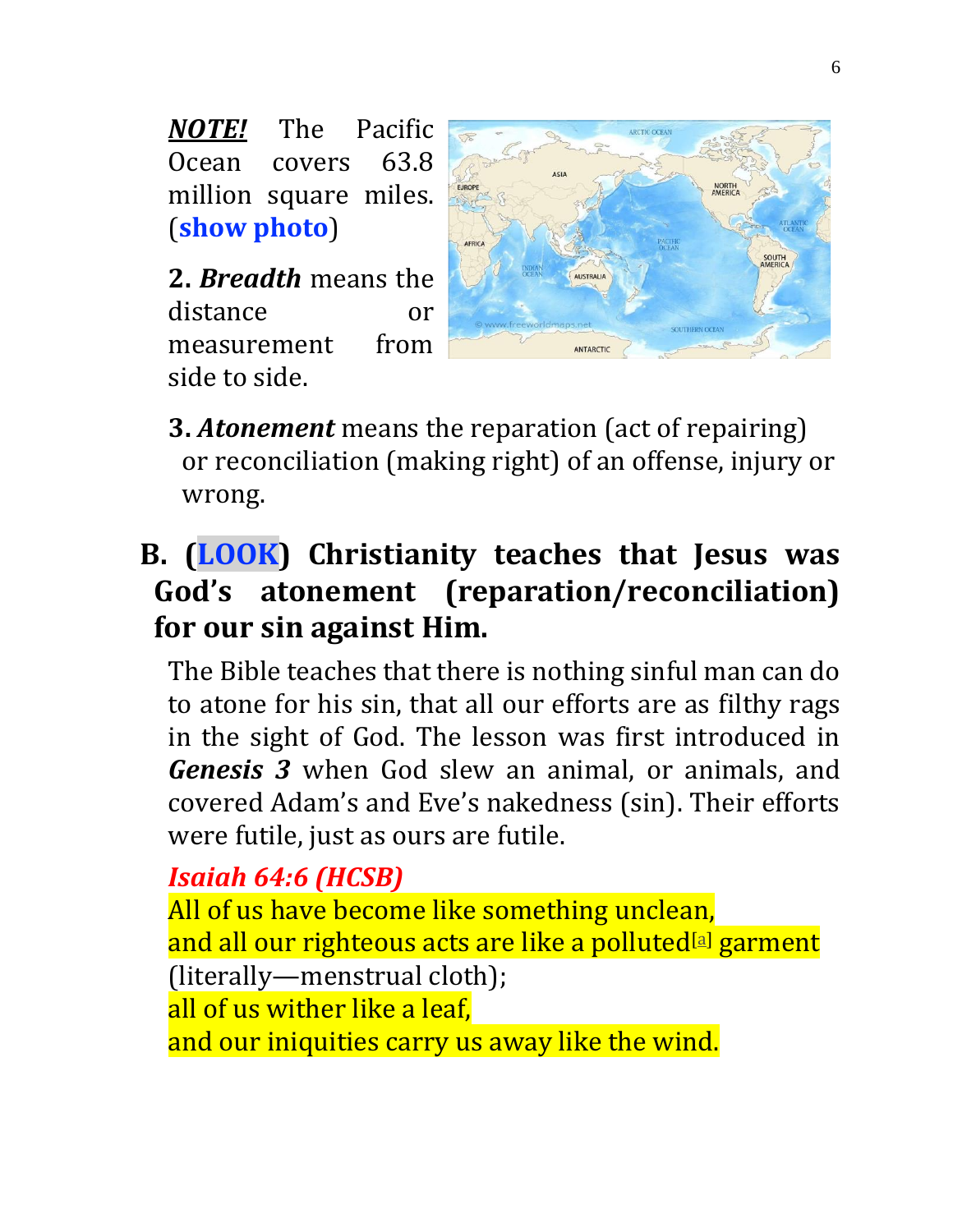*WHY IS THAT?* Because even our righteous deeds are often done with impure motives:

- **1)** Recognition
- **2)** Competition
- **3)** Fame
- **4)** Envy
- **5)** Financial gain
- **6)** Emotional self-worth (makes us feel good about ourselves)

You say, "What's wrong with that?" Nothing! But is what we do purely for Christ and for Him alone or is it for us. Can we truly decode our motives? I can't. Bottom line: I need a Savior, capital "S" (not just any savior).

David cried out, "Search me, O God, and know my heart: try me, and know my thoughts: See if there be any wicked way in me and lead me in the way everlasting. *Psalm 139: 23-24*

Hence, God offers a perfect, sinless, and holy sacrifice to repair, make right, reconcile our offense before Him. That's atonement.

# **C. How good is that atonement?**

#### *[Isaiah 1:18](https://www.biblegateway.com/passage/?search=Isaiah%201%3A18&version=KJV)*

Come now, and let us reason together, saith the LORD: though your sins be as scarlet, they shall be as white as snow; though they be red like crimson, they shall be as wool.

*Psalm 51 (selected)*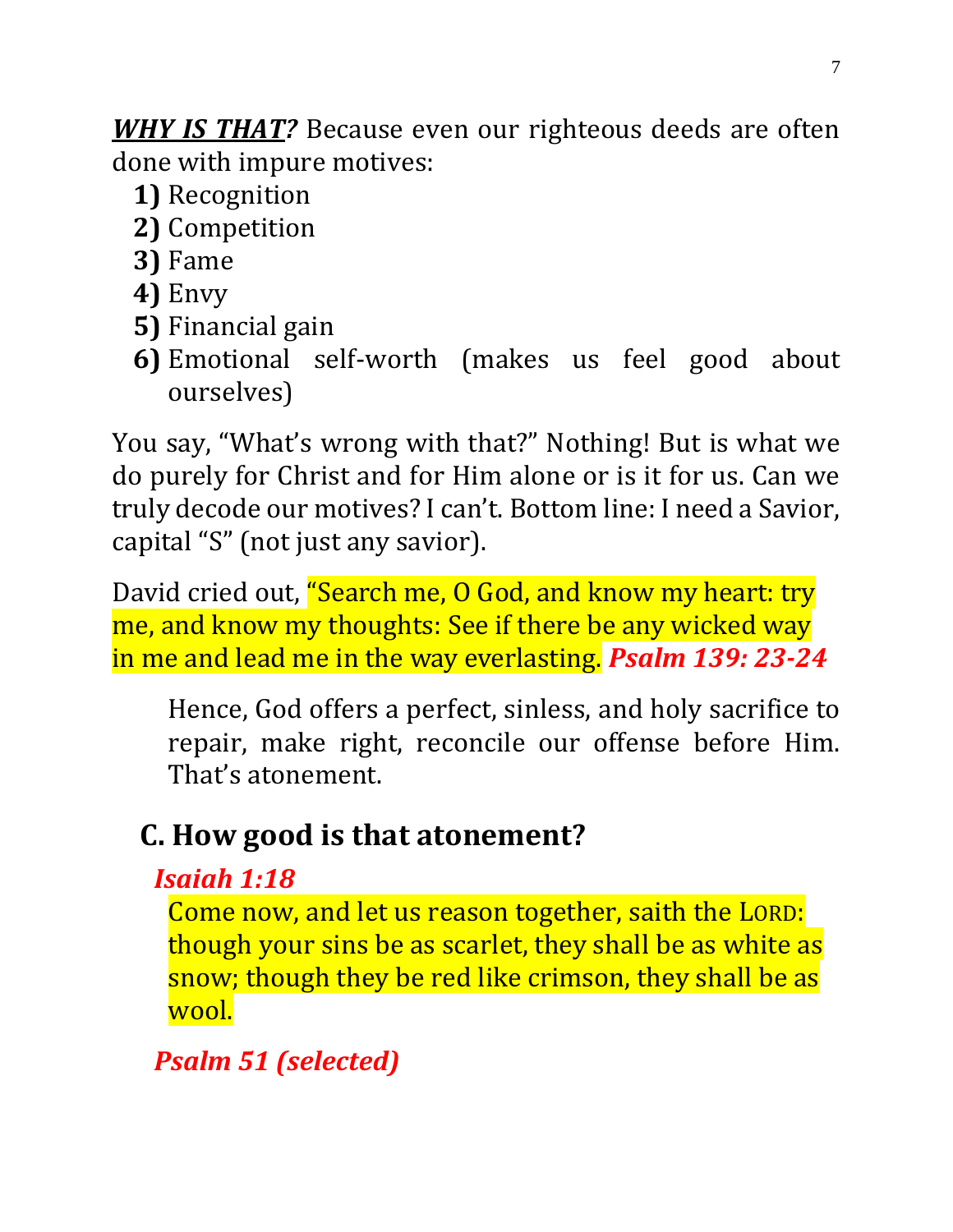Blot out my transgressions. **[2](http://biblehub.com/psalms/51-2.htm)**Wash me **thoroughly** from my iniquity (implies immorality),

And cleanse me from my sin.

**[7](http://biblehub.com/psalms/51-7.htm)**Purge me with hyssop, and I shall be clean; Wash me, and I shall be whiter than snow. **[9](http://biblehub.com/psalms/51-9.htm)**Hide Your face from my sins, And blot out **all** my iniquities.

#### *\*emphasis mine*

*1 John 1:9*

If we confess our sins, He is faithful and just to forgive us *our* sins and to cleanse us from **all** unrighteousness.

#### *Psalm 103: 11-12*

**[11](http://biblehub.com/psalms/103-11.htm)**For as the heavens are high above the earth,

*So* great is His mercy toward those who fear Him;

**[12](http://biblehub.com/psalms/103-12.htm)**As far as the east is from the west,

*So* far has He removed our transgressions from us.

*NOTE***!** God does not say as far as the North is from the South, because North and South run into one another. Courses.lumenlearning.com, Chapter 22-1 Magnets says, "Magnetic poles always occur in pairs of north and south—it is impossible to isolate north and south poles. The magnetic fields are attracted to one another. (**show photo, p9**)

*DEMONSTRATE* using two magnets.

On the other hand, East and West cannot meet. Gary Wilton, Ph. D., University of Life, puts it this way: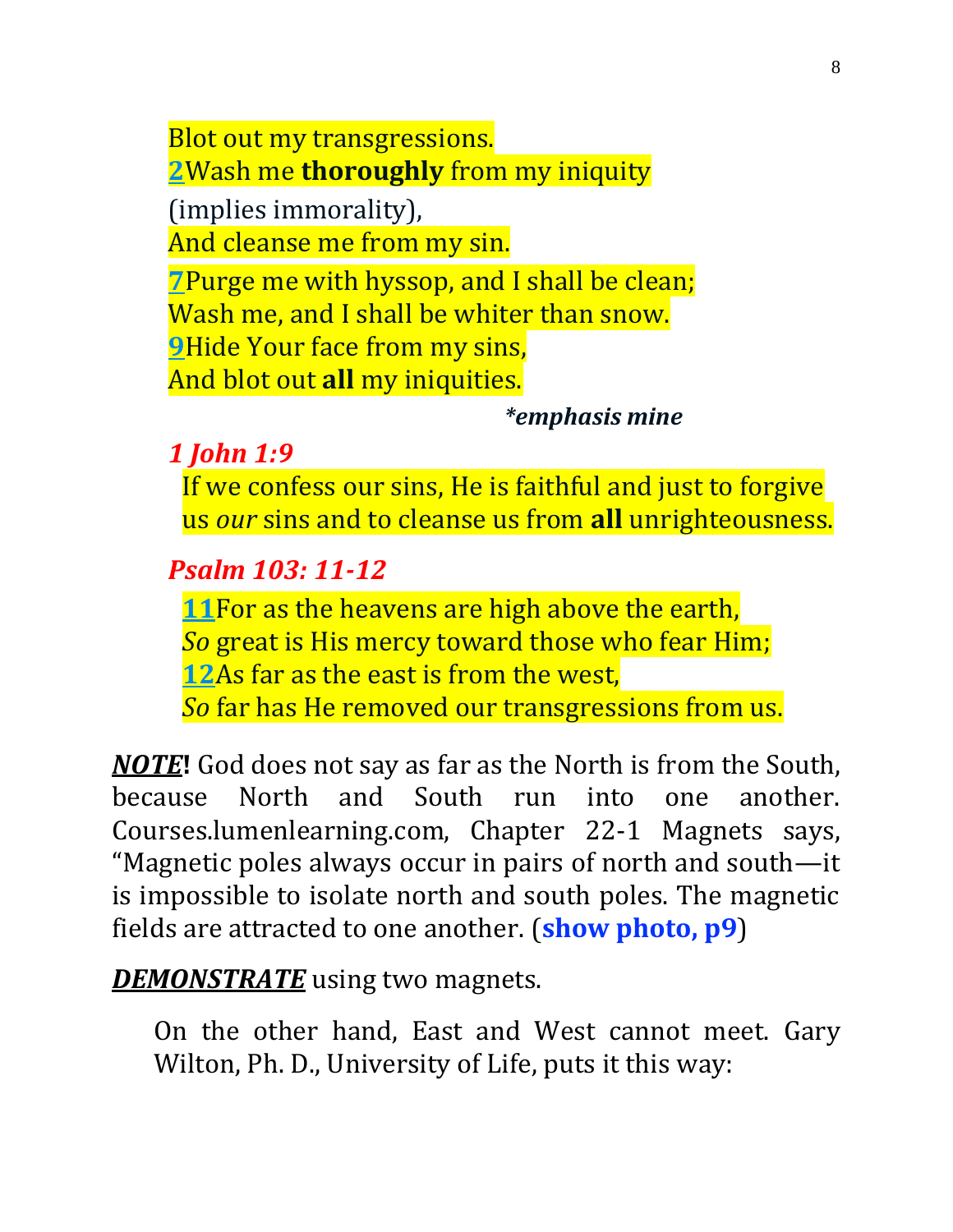"East and West have no specific location on the Earth's

*land or sea,* so going either East or West in compass direction is in fact *infinite and continuous* while going … North or South from

anywhere on the *land or sea* will eventually end



in reaching [the North Pole or the South Pole].

# **III. (TOOK) TIME TO WRAP IT UP**

- **A. Back to our original question, "Will a person who commits suicide go to Heaven?"** The answer to that question, proposed in the context of one being a believer, that is, having trusted Christ for the remission of sins is found in *chapter three* of my book. *Hope Beyond Suicide*. (**show photo, 10**)
- **B. The bottom line.** Here's the bottom line. Here's the answer to "Suicide — Heaven or Hell?" If taking one's own life can send a person to hell, then Christ's death is insufficient to cover *all* sin. If Christ's death does not cover *all* sin then no one is guaranteed eternal life, because salvation would then rest on us (man and/or the Church) and not in Him. It would be earned by us and not be a "free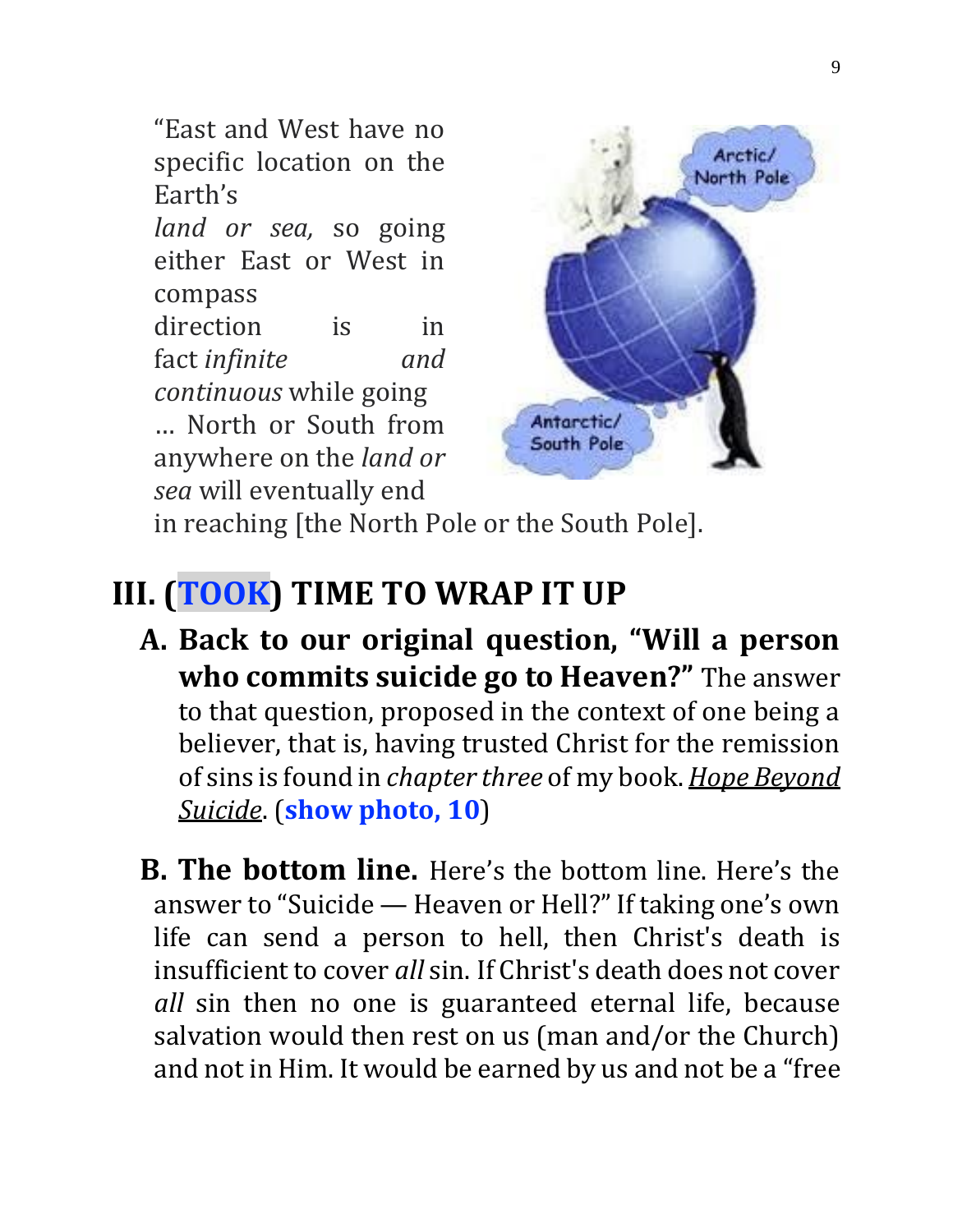#### gift." (Romans 6:23; Romans 11:6) **The only unpardonable sin is rejecting Christ."**



*Hebrews chapters 9* and *10* clearly state that, *"Jesus died once for all sin."* That includes suicide. Again, think it through! If suicide is all it takes to nullify the work of Christ on Calvary, then *no one* is guaranteed salvation and eternal life. Salvation would rest in us and not in Him.

Andre` Crouch wrote, "The blood that Jesus shed for me will never lose its power." How true! For all

who have trusted Christ, there is no stain of sin so deep that the blood of Jesus is not greater still.

When we Sit at Table in remembrance of our Lord's death, just before we drink from the cup, I'll often say: "We hold in our hands that which represents a detergent that knows no stain it can't remove." When it comes to salvation, *the way* in which a person dies is not the issue.

As mentioned previously — to me, the shame and tragedy of suicide in the life of the believer is threefold:

1) the failure to see God as bigger than his/her circumstances,

2) the confusion and pain it leaves for loved ones, and

3) the hijacking of the dream blueprinted upon their lives